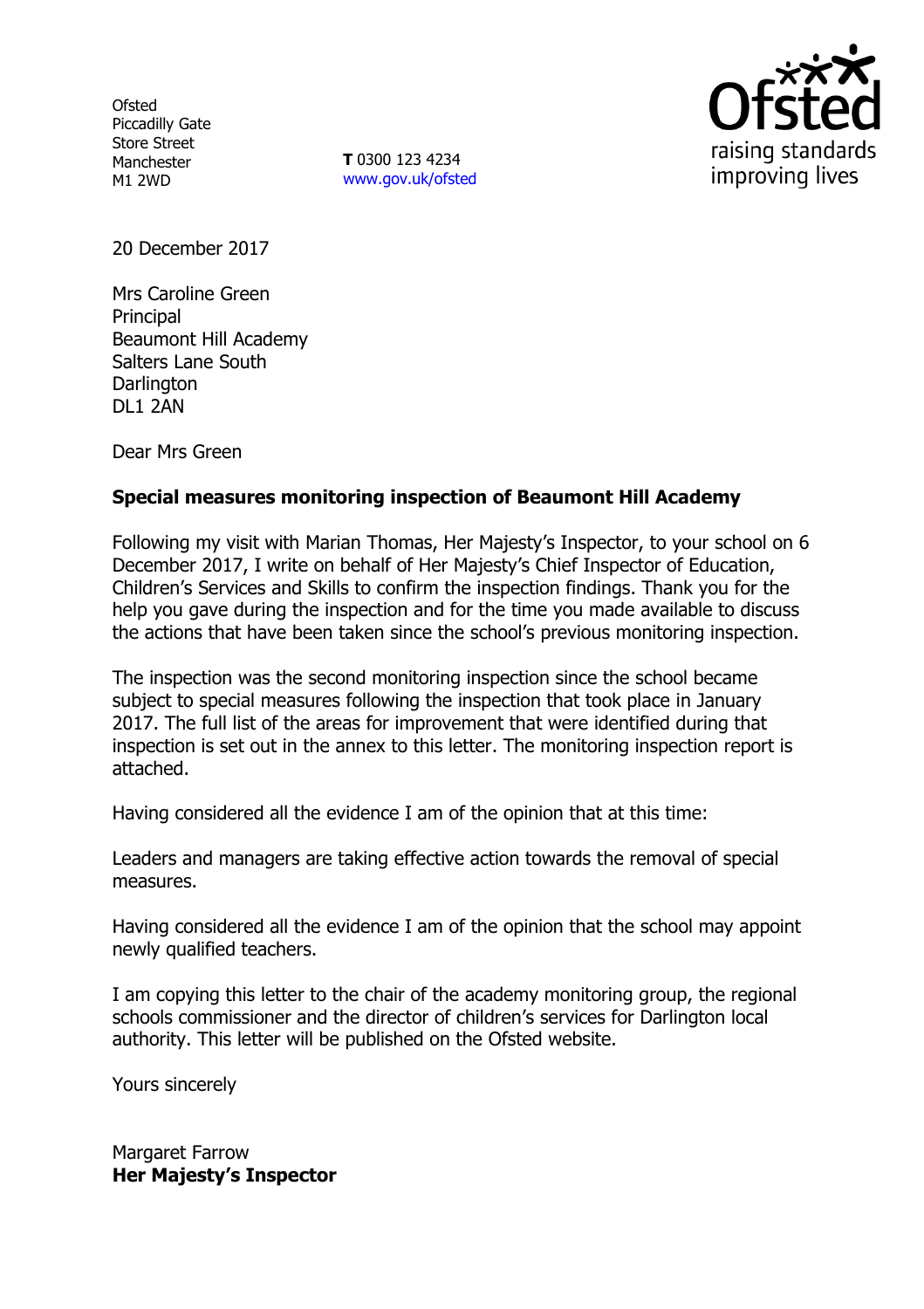

#### **Annex**

## **The areas for improvement identified during the inspection that took place in January 2017.**

- As a matter of urgency, improve the effectiveness of the school's safeguarding arrangements by making sure that:
	- all checks on the suitability of staff are in place and the school's central record of checks is complete and meets Department for Education requirements
	- pupils' behaviour, including the use of physical restraint, is managed safely and effectively.
- Improve the effectiveness of leadership and governance by making sure that:
	- leaders and governors have an accurate and comprehensive understanding of all aspects of the school's work, especially the arrangements for safeguarding pupils and the management of pupils' behaviour
	- leaders and governors closely monitor the impact of additional funding on the attendance and achievement of disadvantaged pupils and use this information to secure and sustain improvement in the outcomes they achieve.
- Improve the quality of teaching and accelerate the progress pupils make, especially disadvantaged pupils and those with social, emotional and mental health needs, by ensuring that:
	- teachers use assessment information to plan learning activities which are closely matched to pupils' interests and levels of ability
	- teachers check whether pupils are working productively on tasks which secure, develop and deepen their knowledge and skills and, if not, provide additional help or more challenging work
	- teaching assistants provide the consistent high-quality help and support pupils need to make fast progress in their learning.

An external review of governance should be undertaken in order to assess how this aspect of leadership and management may be improved.

An external review of the school's use of pupil premium funding should be undertaken in order to assess how this aspect of leadership and management may be improved.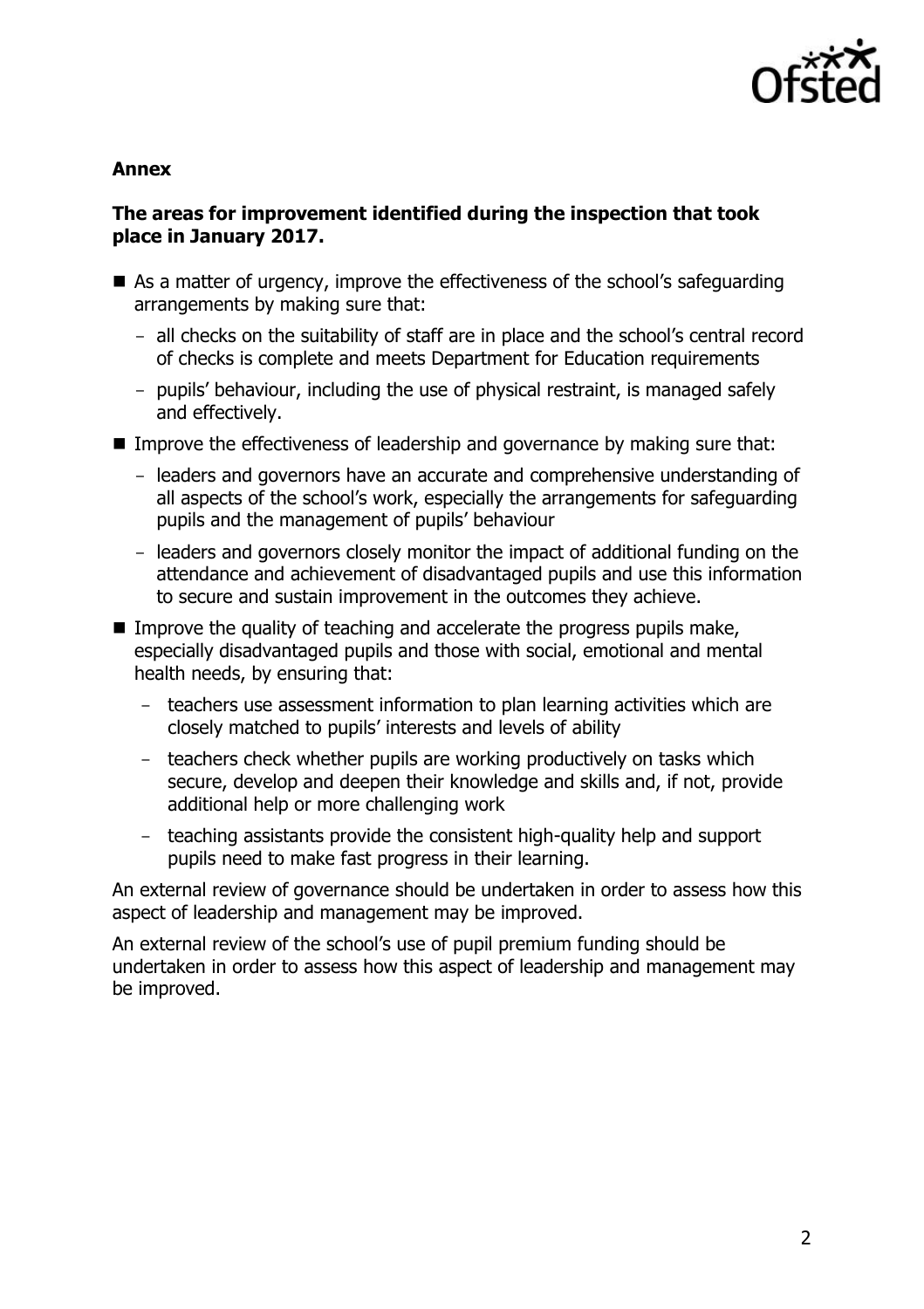

## **Report on the second monitoring inspection on 6 December 2017**

#### **Evidence**

This monitoring inspection took place over one day. The inspectors focused only on the leadership and governance aspects of the areas for improvement identified at the time of the inspection in January 2017. The inspectors held meetings with the principal and deputy principal, a group of middle leaders and a group of staff. They also held discussions with the chief executive of the Education Village Academy Trust (EVAT) and representatives of the academy monitoring group (AMG), the interim local governing body arrangements. A telephone discussion was held with Darlington local authority's education safeguarding officer. The inspectors carried out short observations of learning with senior leaders. They spoke informally to pupils in lessons and formally to two groups of pupils at breaktime to gather their views on the school's improvements. The inspectors scrutinised a range of documents, including the school improvement plan, reviews of the actions within the plan, and minutes from meetings of the AMG and board of directors. They also scrutinised the school's safeguarding procedures, including records of misbehaviour and physical interventions by staff.

# **Context**

There have been a number of organisational changes since the last monitoring inspection. Five new teachers have been appointed. Two staff have been promoted to middle leadership roles. The number of pupils on roll at the Stephenson Centre, (the school's provision for pupils who have an education, health and care plan for their social, emotional or mental health difficulties) continues to reduce. Consultation with parents, carers and the wider educational community is currently taking place on proposed changes to the admissions policy in order to remove this provision in the future. An independent chair of the AMG has been appointed.

#### **The effectiveness of leadership and management**

Leaders remain energised by the journey out of special measures and are continuing to drive improvement effectively. The school's safeguarding arrangements developed after the inspection continue to be strengthened and are the subject of close scrutiny by leaders, the local authority and the AMG. Checks on the recruitment of staff are rigorous and meet fully the Department for Education's requirements. Bound books that record any physical intervention are completed in a timely and comprehensive way. The quality of recording, and of staff's and pupils' reporting of the incidents, is strong. Important information from these records and for any behaviour incident is logged onto electronic systems and any incident is followed up quickly. This is so that restorative action can be taken or action in pupils' individual behaviour support plans amended to reduce the risk of further incidents.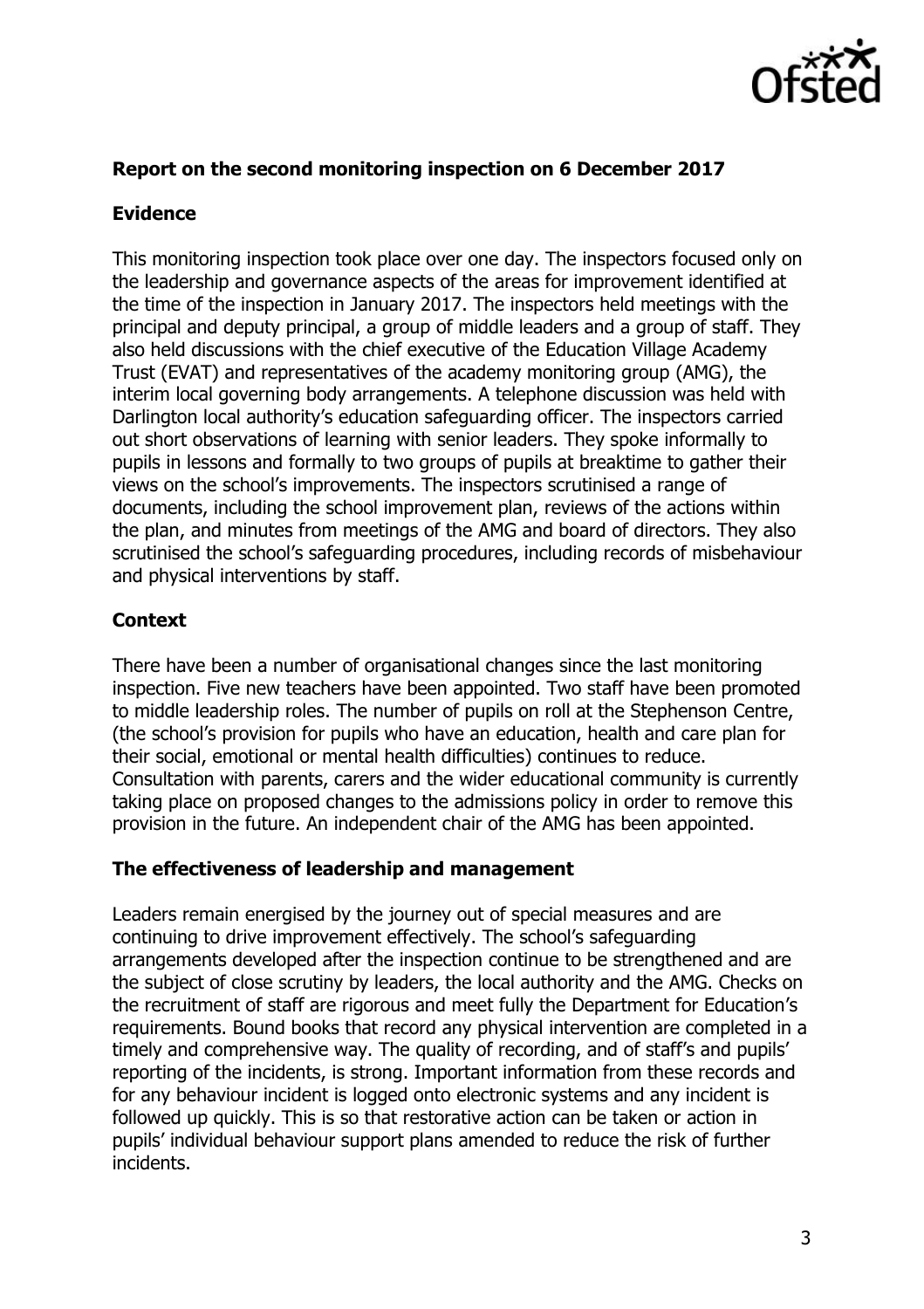

Incidents of physical intervention in the Stephenson Centre have reduced significantly over time. They are virtually unheard of in other parts of the school. Staff training on the techniques to de-escalate potential flare-ups in pupils' behaviour continue, alongside strategies to help pupils to understand their trigger points and how to manage their own behaviour more effectively. Pupils report that they can see how staff are good at helping them calm down and settle themselves when they have been having a difficult day. They also report there has been a big fall in the use of physical intervention in the centre. Staff do not use the more complex physical interventions on pupils and use only the lower levels of physical support. The pupils report that they are safe. Indeed, they say the school's procedures have been tightened so much that they are too cosseted and need a bit more freedom. Leaders know this because they have talked to pupils and they are working with the school council to take account of their views.

Governors continue to develop their skills and improve their effectiveness in holding leaders to account for the impact of their work. Each governor now has a specialist area of focus and they diligently review their area of responsibility. Reports to the AMG provide detailed analysis of the outcomes of their reviews. Together, these reports and the very detailed, regular headteacher's reports on pupils' progress, behaviour and attendance, ensure that governors have a strong oversight of the school's work. They have a particularly strong oversight of safeguarding arrangements. Since the last monitoring inspection, a further review of safeguarding arrangements has been conducted by a nationally recognised safeguarding specialist. The few areas for improvement suggested have been acted on. Two specialist safeguarding professionals, one from the local authority and one from the Local Safeguarding Children Board, are representatives on the AMG. They are rigorous in their checking of all safeguarding arrangements. The chief executive of the trust continues to provide helpful support and challenge to school leaders and to the AMG. Governors value his clarity and openness in his reflections on what is working well and what still needs to improve.

The senior team is open and honest in its appraisal of the school's work. Detailed plans identify the actions that staff are taking to move the school forward. They have a clear understanding of the current quality of teaching, learning and assessment in the school. They know that there is still more to do to ensure that teaching is consistently good, so that all pupils can achieve their best from their very varied starting points. Assessment of pupils' learning is now regular. More teachers are using information from assessments to plan activities that are matched to the needs of each pupil. However, not all teachers use their plans well enough in lessons and the personalised activities they have identified are not provided to the pupils. When this happens, pupils' progress slows.

Teachers continue to be provided with a range of training opportunities to hone their skills and improve their effectiveness. They value this support and the opportunities they have had to visit outstanding practice in other schools. Senior leaders have also valued the opportunities to visit other special schools to reflect on